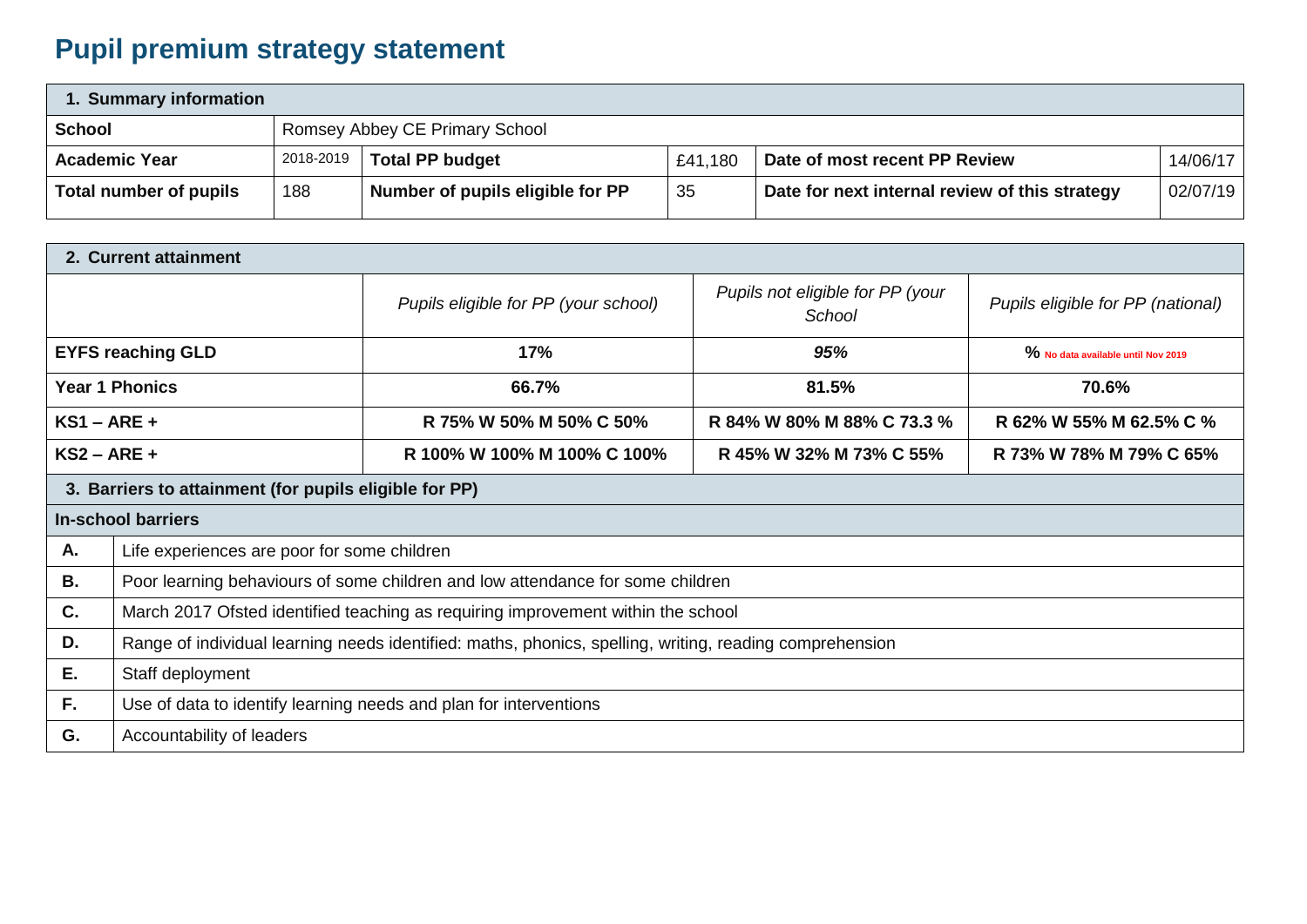| 4. Desired outcomes |                                                                                                                                                    | <b>Success criteria</b>                                                                                                                                                                                                                                                                                                                                                                                                                                                                                                                                                                                                                                                                                                                                                                                                | <b>Costs</b>                                                                                                                                                                                                                            |
|---------------------|----------------------------------------------------------------------------------------------------------------------------------------------------|------------------------------------------------------------------------------------------------------------------------------------------------------------------------------------------------------------------------------------------------------------------------------------------------------------------------------------------------------------------------------------------------------------------------------------------------------------------------------------------------------------------------------------------------------------------------------------------------------------------------------------------------------------------------------------------------------------------------------------------------------------------------------------------------------------------------|-----------------------------------------------------------------------------------------------------------------------------------------------------------------------------------------------------------------------------------------|
| Α.                  | Children will participate in the<br>opportunities provided.<br>SATs writing results improve<br>KS1 GD increase<br>KS2 increase<br>Focus on writing | KS2 writing outcomes for PP children to be in-line with non-PP children at<br>the end of Year 6<br>Writing:<br>Expected PP 100%, Non PP 32%<br>Greater Depth PP 50% Non PP 15%<br>KS1 writing outcomes for PP children to remain in line with national for PP<br>children<br>Writing:<br>Expected PP 50% Non PP 80%<br>Greater Depth: PP 0% Non PP 24%<br>All PP children will attend French residential (77.8% attended in 2017/18)<br>$\bullet$<br>100% attended in 2018/19<br>All PP children will attend Hillier's visit (65.5% attended in 2017/18)<br>$\bullet$<br>82.5% attended in 2018/19<br>PP children will take up the opportunity of a weekly music lesson to learn an<br>$\bullet$<br>instrument<br>77% of eligible PP pupils took up the opportunity of a weekly music lesson<br>to learn an instrument | French Trip<br>£690<br>Trips & Visits (inc Coach)<br>£1580<br><b>Music</b><br>£3135<br><b>Stocked Pencil Cases</b><br>£1242                                                                                                             |
| <b>B.</b>           | Good attendance for PP<br>children<br>The number of children requiring<br>high intervention for behaviour<br>has decreased.                        | Attendance will be 96% or more for PP children.<br>$\bullet$<br>Attendance of PP children is 95.7%<br>10% of PP children are being supported for behavioural needs - this will be<br>$\bullet$<br>reduced by the end of the year<br>14% of PP children are currently being supported for behavioural needs<br>PP children will start the day with a good breakfast<br>$\bullet$<br>51% children benefitted from attending Breakfast Club sessions<br>PP children will benefit from afterschool club<br>$\bullet$<br>34% children benefitted from attending Afterschool Club sessions.<br>Parents of PP children attend Parents Evenings<br>November 72% of PP Parents attended<br>March 94% of PP Parents attended                                                                                                     | <b>Boxall</b><br>£50<br>C&FSW<br>£3685<br><b>Breakfast Club</b><br>£3758<br>Afterschool Club<br>£1312<br><b>Early Help</b><br>£514<br>Attendance incentives<br>£300<br><b>Attendance Officer</b><br>£497<br>Targeted phone calls<br>£25 |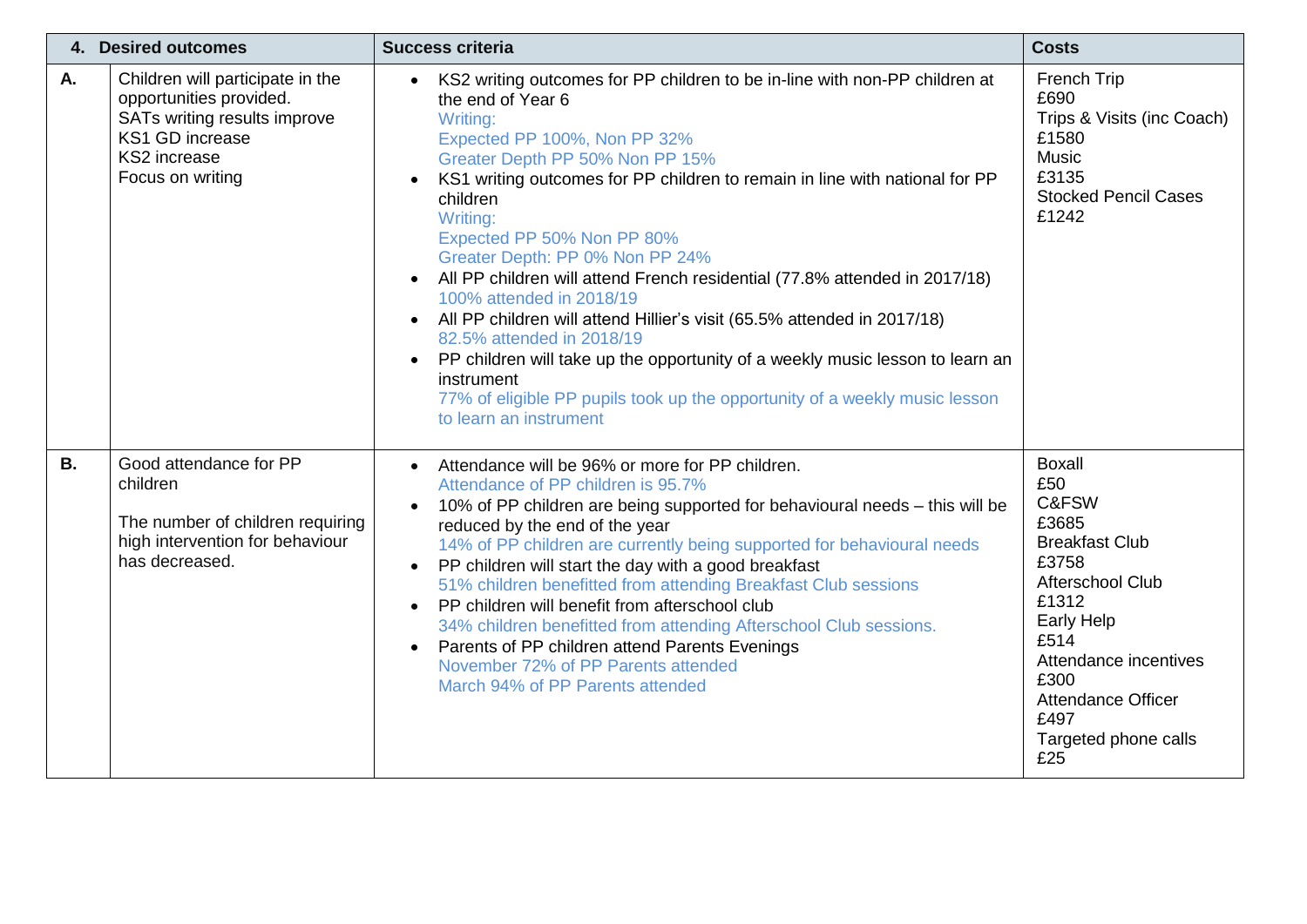| C. | Teaching and learning will be<br>good across the school as<br>evidenced by learning walks,<br>County Advisers and HMI.  | PP children make strong progress (6 steps on target tracker) in all year<br>$\bullet$<br>groups.<br>62% of PP children made strong progress in at least one subject area.<br>May 2019 Ofsted Report. "Disadvantaged pupils  receive good levels of<br>support enabling them to progress well." "The inclusion leader knows the<br>pupils well and ensures that additional funding has an impact.<br>Consequently,  disadvantaged pupils, make good progress from their<br>various starting points." "Governors have ensured that the funding for<br>disadvantaged pupils, is targeted to meet the needs of individual pupils. As<br>a result, pupils make good progress from their starting points." | <b>T&amp;L Coach</b><br>£2667<br>T&I Inset<br>£1500                                                                                                                                                 |
|----|-------------------------------------------------------------------------------------------------------------------------|------------------------------------------------------------------------------------------------------------------------------------------------------------------------------------------------------------------------------------------------------------------------------------------------------------------------------------------------------------------------------------------------------------------------------------------------------------------------------------------------------------------------------------------------------------------------------------------------------------------------------------------------------------------------------------------------------|-----------------------------------------------------------------------------------------------------------------------------------------------------------------------------------------------------|
| D. | Children identified with barriers<br>to learning at PP meetings,<br>interventions put in place and<br>success measured. | PP children make strong progress (6 steps on target tracker) in all year<br>$\bullet$<br>groups<br>62% of PP children made strong progress in at least one subject area<br>The impact of interventions was such that PP children had an average of<br>+0.3 (data from Edukey), which means accelerated progress.                                                                                                                                                                                                                                                                                                                                                                                     | <b>Pupil Progress Meeting</b><br>£1020<br>Inclusion manager<br>£3120<br><b>Accelerated Reader</b><br>£1598<br>Maths mentoring<br>£390<br>1st Class @ Number<br>£262<br><b>ELSA Training</b><br>£500 |
| Ε. | Staff are deployed accurately<br>according to the needs of all<br>children, including PP.                               | The impact of interventions for PP children will be strong or better<br>$\bullet$<br>The impact of interventions was such that PP children had an average of<br>+0.3 (data from Edukey), which means accelerated progress.<br>The impact of allocation of TAs to EYFS & Y1 will ensure good attainment<br>17% of PP children achieved GLD<br>100% of PP children passed their phonics                                                                                                                                                                                                                                                                                                                | Allocation of TAs<br>£6000<br>Forest school YR & 1<br>£3278<br>Afterschool Workshops<br>£2250<br>French Teacher<br>£345<br><b>Homework Club</b><br>£741                                             |